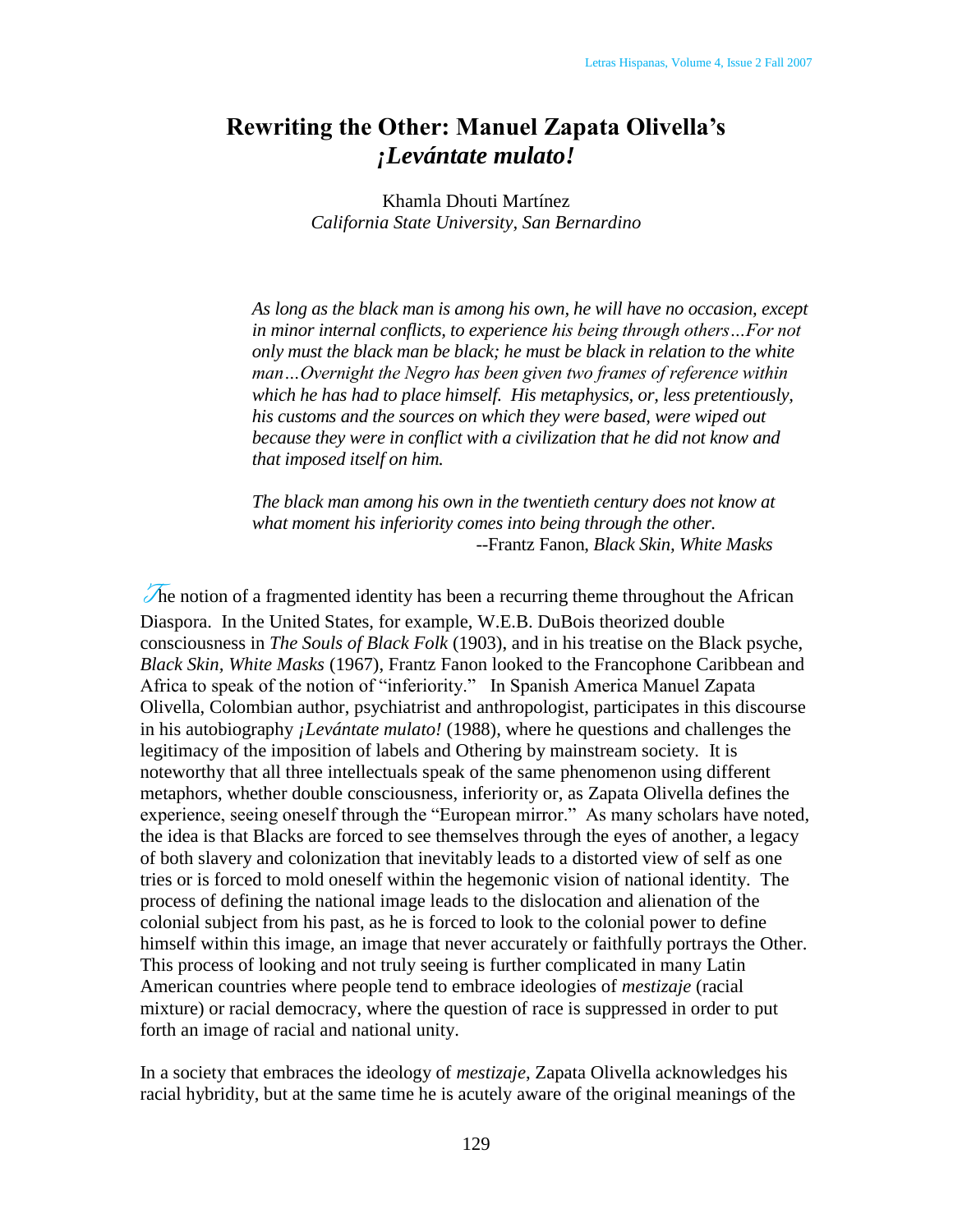term *mestizo*: bastard, illegitimate. This illegitimacy is what is reflected back to him as he gazes into the mirror, ever cognizant of the continued derision of his "oppressed" bloods," his African and aboriginal heritages. Zapata Olivella sets out to break this "European mirror" and redefine himself on his own terms, thus doing away with illegitimate visions of people of color in Spanish America and contesting false notions of his "oppressed bloods." His two travel narratives, *Pasión vagabunda* (1949) and *He visto la noche* (1953), as well as his autobiography *¡Levántate mulato!*, which revisits and expands upon the two travel accounts, all serve as an arena to contest Othering and undercut racial discourse by revaluating and validating both African and indigenous heritages within a Colombian national context. Zapata Olivella's works contribute to an important body of Diasporic literature that relocates and redefines self as a subject rather than an object, and rejects "Othering" by engaging predominant racial discourses and vindicating Blackness within the national image. His work opens a forum for racial theorizing in a Caribbean and Latin American context that contradicts or questions ideas of racial democracy and *mestizaje.*

### *¡Levántate mulato!*

The two travel narratives *Pasión vagabunda* and *He visto la noche*, which also form a great part of his autobiography, *¡Levántate mulato!*, delineate Zapata Olivella's early travels and investigations into Western conceptions of Blackness and identity, and reflect his continual pondering of racial identity, in a newly proffered tri-ethnic terminology. Zapata Olivella addresses questions of choice in racial identity by setting out to discover and redefine self, while at the same time he challenges mulattos, as well as people of African and aboriginal descent, to proudly accept their Black (and/or aboriginal) identity.

*¡Levántate mulato!* reflects the author's reconstruction of race in Colombia based largely on his travels in Latin America, the United States and Africa, and his anthropological studies of class and race in Colombia. The autobiography demonstrates and reflects the knowledge gained through his travels both inside and outside of Colombia, and is his arena for developing a revised Colombian racial discourse. Although he looks to the United States and Africa as sites for gaining racial and cultural literacy, he discards North American and African polarized conceptions of Blackness, and uses his racial-political consciousness gained during his travels to reformulate ideas of race in Spanish America. Zapata Olivella, while not completely rejecting ideas of *mestizaje*, restructures the idea of the *mestizo* by critiquing and reformulating earlier notions of *mestizaje* developed during the colonial and independence periods. His reconstruction of the *mestizo* image is of a tri-ethnic (versus bi-racial) identity that includes Spanish colonial ancestry along with its aboriginal and African counterparts, giving preference to the latter two who shared a history of oppression and subjugation to colonial Spanish rule and later to *criollo* rule. His desire to define himself in new terms by reworking old terminology (i.e. *mestizaje*) is intertwined with *negritud*, a movement that strove to redefine conceptions of Blackness and stressed pride in Black heritage.

Zapata Olivella speculates on the meaning of *negritud* in the Americas, oftentimes based in negative perceptions: "En América la palabra negritud tiene sus propias resonancias: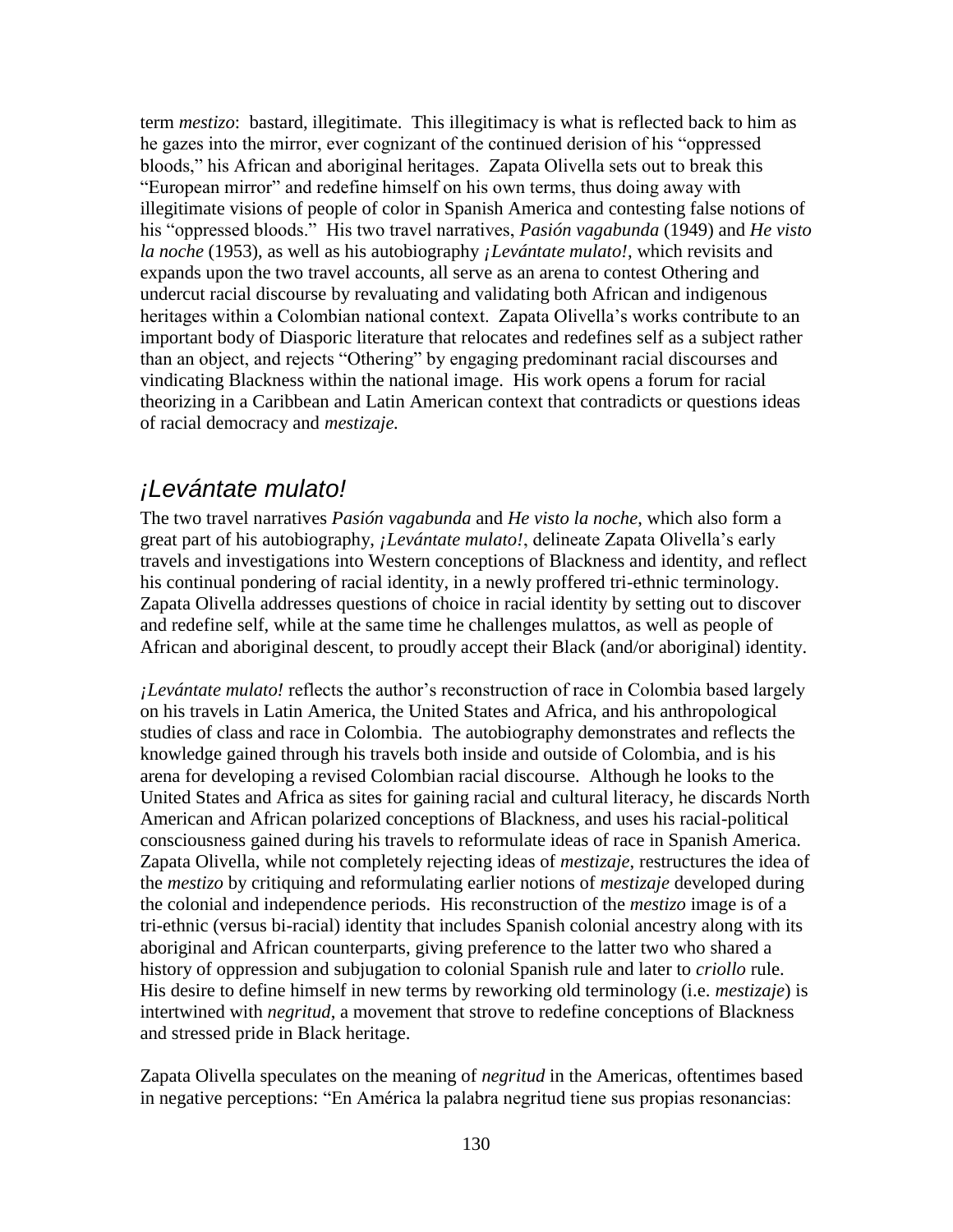*negro, indio, razas pigmentadas e impuras, silver roll, black, nigger*, etc. Así lo comprobé en mi país desde la infancia y fue el repetido estigma de los racistas contra el indio, el mulato, el zambo y aún para el blanco sin pergaminos" (329). Zapata Olivella strives to redefine existing definitions of *negritud* in his homeland by embracing other ideas of Negritud, such as those introduced in 1947 by the Martiniquen poet Aimé Césaire, which denote the positive features of Blackness among people classified as, or self-identifying as "Black."

Negritud en América es indianidad, africanitud, americanidad, todas las connotaciones que quiera dársele menos el de colonización: doblez, mimetismo, castración, alienación, imitación. La negritud, conciencia del violentado, del rechazado, del heroísmo y la resistencia total, nació en América en la flecha envenenada del Caribe, en la palabra insumisa de todos los indios, en la defensa de la mujer y la tierra, sean cuales fueren el origen, la etnia y la cultura del colonizador [… ] América se hizo negra por la fusión de las sangres llamadas impuras. El mestizaje igualó biológicamente a la India y a la negra con su violador blanco. Desde entonces la mezcla de las sangres fue superior a la pureza racial proclamada por los conquistadores. (329-30)

Zapata Olivella's definition of *negritud* reflects the Colombian nationalist ideology of *mestizaje*, which defines Colombians not in terms of race but in terms of mixture, often referred to as racial democracy.<sup>1</sup> This redefinition of *mestizaje* is how Zapata Olivella begins his autobiography, calling the readers' attention to his purpose in writing: to revaluate and vindicate the people of aboriginal and African ancestry in Colombia.

From the beginning of the autobiography, Zapata Olivella defines himself in terms of a tri-ethnic identity by expounding upon his tri-racial heritage. While he acknowledges his Catalan ancestry in a rather peripheral manner, the first few chapters of the autobiography focus on his indigenous and African heritages. His explorations of the customs and traditions of his ancestors passed down through the generations is a revision of historical perceptions of the indigenous and African peoples in Colombia. Zapata Olivella undertakes the task of rewriting the history of the indigenous and African peoples in Colombia (and Latin America in general), based upon his own identity crisis that he suffered under what he calls the "European mirror:" "Influido por estas lecturas, mi rostro oscuro no podía mirarse sin miedo en el espejo del conquistador europeo" (18). His notion of the "European mirror" reflects very closely Du Bois' concept of doubleconsciousness and what Frantz Fanon termed "being for others," the idea of seeing oneself through the eyes of one's oppressor. $2$  Zapata Olivella translates this concept into the Colombian context by complicating the idea of double-consciousness into a multidimensional, multi-consciousness paradigm. As Zapata Olivella states in his introduction the ideas of hybridity and mixture enforced feelings of inferiority to those of non-European descent:

Para entonces, ya tenía veinte años y plena conciencia de mi hibridez. Pero este convencimiento me despertaba angustiosas respuestas. Los términos mestizo, bastardo, mulato, zambo, tan despreciados en la historia y sociedad americanas,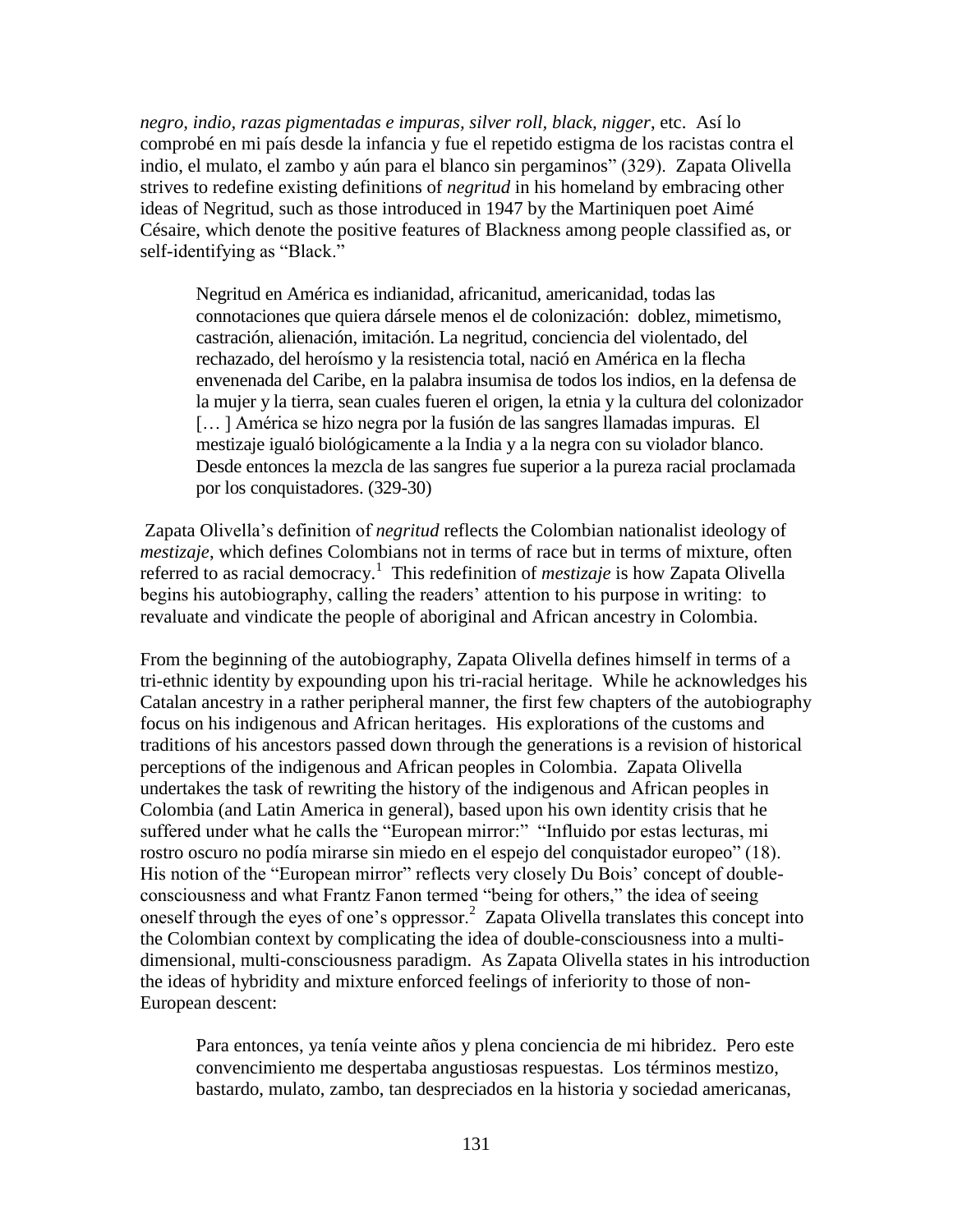me reclamaban una actitud consecuente conmigo mismo, con mi sangre, con mis ancestros. (17)

His inclusion of the term "bastardo," or bastard, with the other racial terms suggests Zapata Olivella's idea of conflicted identity and seeing oneself through the eyes of Europeans. Although the term *mestizo* was originally used to mean half-Spanish and half-Indian, it was often used to mean "illegitimate" or "bastard," and eventually came to represent the entire mixed population regardless of the degree of mixture.<sup>3</sup> Mestizo then takes on a double meaning – of mixed ancestry and illegitimate. As Zapata Olivella speculates, both aborigines and Africans began to see themselves through the eyes of Europeans and gradually internalized these negative notions.

For example, the portrayal of aborigines in foundational fictions such *Martín Fierro* and *María* is laden with images of savagery and barbarity, and early and foundational fictions often portrayed Africans with even less favor. Africans were portrayed, according to Zapata Olivella, as having "tainted" the purity of the aborigine, "con el crudo y viviente influjo de su barbarie" (17-18). Africans were looked upon as savage and uncivilized, and were purposely omitted from the history books of many Western nations, and their contributions to the new nations were seen only in terms of the manual labor they provided during slavery. In short, Blacks were not looked upon as founding figures in the new nations.

Zapata Olivella revises these images of aborigines and Blacks in his three works, most especially in his autobiography, filling in previous omissions of their contributions to society and nation, as well as celebrating the cultural legacy of both peoples in Colombia, and in so doing he sets out to vindicate the oppressed, as seen in his questions at the beginning of *¡Levántate mulato!*: "¿Híbrido o Nuevo hombre? ¿Soy realmente un traidor a mi raza? ¿Un zambo escurridizo? ¿Un mulato entreguista? O sencillamente un mestizo americano que busca defender la identidad de sus sangres oprimidas" (21). His toying with terminology used to describe different mixtures of races, (e.g. a zambo is someone of Black and indigenous ancestry), represents his attempt to redefine identity with a tri-ethnic vocabulary, and at the same time rescue the terms *mestizo* and *mulatto* from their negative connotations. He is at once zambo, mulatto (Black and white), and mestizo (white and aborigine). There are three facets to his racial identity, and none of the readily used terminology encompasses this mixture adequately. Although he delineates all three components of his ancestry, he centers his treatment on the aboriginal and most specifically on the African, thereby rejecting ideas such as *blanqueamiento* or whitening, ideas that privilege whiteness that are still very prevalent in modern Colombia, by focusing on his "oppressed blood." $4$ 

His purpose in writing his autobiography, however, is not simply to focus on any particular phase or aspect of his own life, but rather to contribute to the discourse on identity and to call attention to the continuing oppression of certain sectors of Colombian and Latin American society. Part of Zapata Olivella's project is to revamp the understanding of the history of racial mixing in Latin America by stressing the fact that *mestizaje* was the result not of tolerance but of sexual violence during conquest and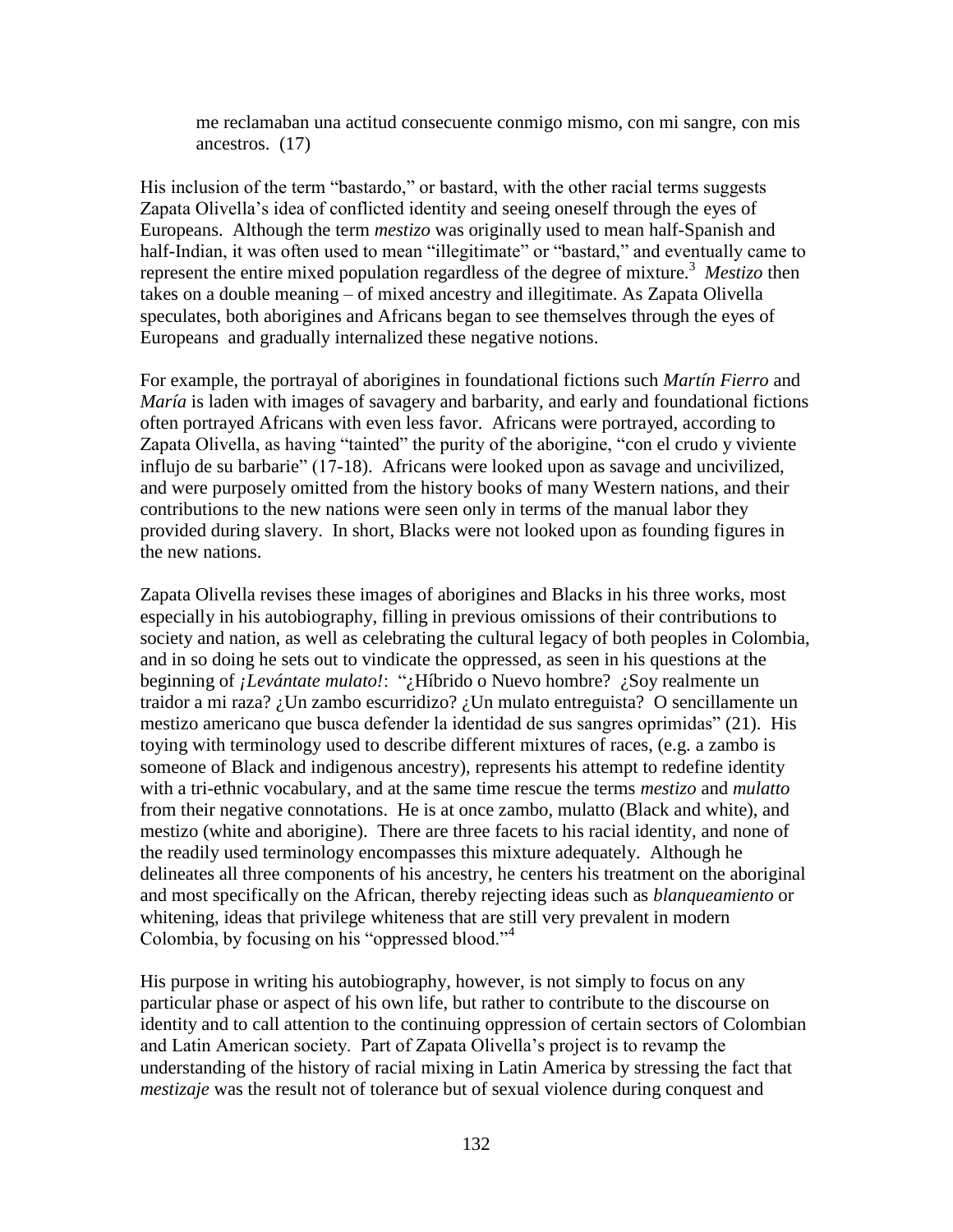colonization. Zapata Olivella is adamant that both *mestizos* and mulattos accept their non-European heritages as an integral part of their identities.

His journeys throughout the Americas, and most especially to the United States, as well as to Africa, and his interactions with racially politicized groups play a key role in his redefinition of Colombian [Latin American] racial identity. It is in the United States that he first confronts overt racism and where we see most clearly his negotiations of a newly defined racial identity, as seen in *He visto la noche*. In Africa, on the other hand, which he portrays in *¡Levántate mulato!*, he discovers that the idea of "returning home," or undertaking the reverse middle passage back to Africa, is unnecessary, as Africa does not offer answers to Blacks in the Western hemisphere who are searching for a redefined racial and cultural identity.

# *Mestizaje* Redefined

Zapata Olivella's greater awareness of his racial identity comes about in great part due to his travels that begin as a young man when he first leaves home in Lorica for medical school in Bogotá. It is in Bogotá that he first becomes aware of the "invisible" racist barriers that keep Blacks and aborigines out of positions of prestige and political power. Although he is a mulatto, in Bogotá he recognizes that he is considered "el negro" [the Black], although in predominately Black areas of the country he might be light enough to be considered "white," and also that those barriers apply to him as well as other Blacks despite his education or economic status (178). In response to his raising racial consciousness, he joins other students to protest racism and call for the equitable treatment of Blacks in the United States and elsewhere and to celebrate the "día del negro" (187). His adoption of the term Black for himself is met with surprise and scoffing from other students:

Las actitudes asumidas por mí y mi hermana Delia, afirmando nuestra identidad, constituían duras lecciones. A partir de las miradas burlonas y sorprendidas de las jóvenes a nuestro paso, fuimos descubriendo las cerradas de puerta, los comentarios elogiosos pero ineficaces cuando se trataba de cambiar los rígidos esquemas de la sociedad discriminadora. (178)

This surprise is due in part, no doubt, to the fact that Black is usually a term reserved for those of unmixed or scarcely mixed heritage, most especially Blacks who live in the coastal regions, and the term often carries pejorative connotations.<sup>5</sup>

Zapata Olivella's racial awareness continues to grow, sparking his decision to investigate firsthand the effects of racism in the Americas. As he states:

De golpe las ideas políticas entraron de lleno en mi concepción revolucionaria de la medicina. Desde entonces dejé de ver los pacientes como simples víctimas de bacterias, conejillos de laboratorio y anfiteatros. El enfermo era también, y más frecuentemente, una víctima social. El virus inoculado por el profesor me compulsaría a buscar la etiología de la enfermedad más allá de los laboratorios. La crisis haría explosión cuando decidido a conocer la sociedad americana que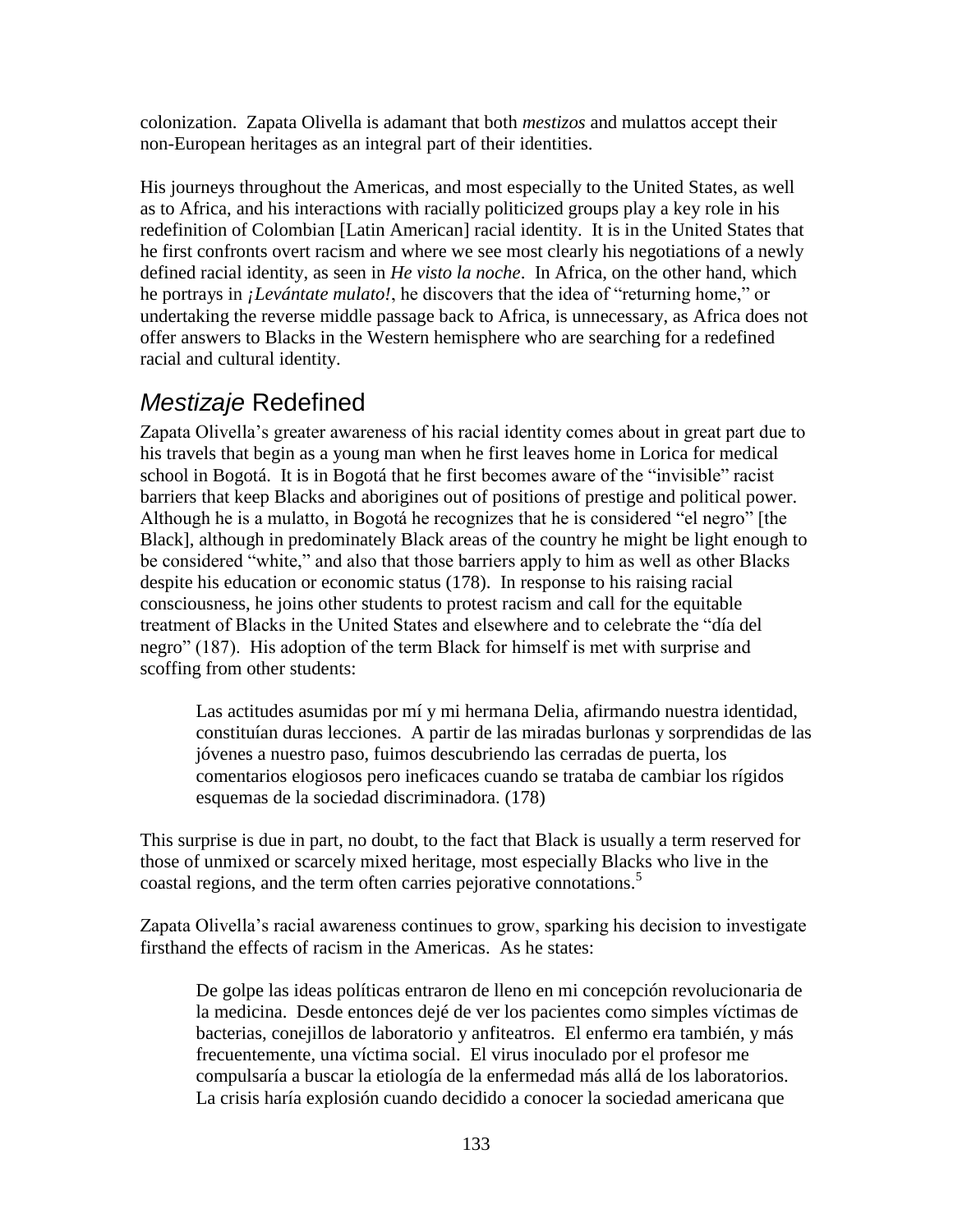gestaba a los enfermos –el feudalismo y las dictaduras militares- abandoné la universidad para recorrer a pie los caminos de Centro América, contaminado por la fiebre de los grandes vagabundos... (LM 182-3)

With the determination to make the world his classroom, he sets out to study the social causes for infirmities: poverty, discrimination, feudalism, etc. He travels throughout Central America and the United States, observing and interacting with indigenous, Black and mestizo populations, all of which is chronicled in the travel narratives and touched upon in his autobiography. His ultimate goal is to reach the Jim Crow South of the United States, where he not only observes racist practices in some of their most nefarious forms, but he also evolves as an activist.

While in the United States Zapata Olivella resides with various ethnic groups, and in his interactions with these groups we witness his multi-faceted, negotiable identity as he alternately identifies himself according to his circumstances. He at times identifies himself racially as black, referring to African Americans as "mis hermanos de raza;" culturally as Latin American when he is in contact with other Latin Americans, and at times he identifies himself in terms of nationality, as Colombian. His plural identity allows him to identify in numerous ways, maneuvering and manipulating his identities, usually in response to discrimination or as a means of maneuvering within the US system of racialization. What comes from these encounters is a surge of racial and cultural pride, a further coming to consciousness, and a reinforcement of his dedication to resistance and even, at times, militancy.

In 1974, years after traveling in the United States, Zapata Olivella received an invitation to attend a Pan-African conference in Dakar convoked by then president Léopold Senghor. The conference was to address questions of *negritud* (both artistic and Africanity) in post-colonial Africa and the Americas, and Zapata Olivella looked on it as an opportunity for Afro-Latin Americans to redefine themselves within the vision of Africa in the Americas (334-35). What he encountered, though, was a rejection on the part of many Africans of people of mixed heritage. Only those with little or no racial mixture were considered to be "Black," an idea that dramatically contrasted the acceptance of notions of *mestizaje* prevalent in Latin America.

 During his trip to Africa Zapata Olivella encountered resistance on the part of many Africans to his attempts to identify with them both racially and culturally. For some of the African people with whom he had contact, racial mixing was viewed as yet another form of racial and cultural "suicide." For Zapata Olivella and others who formed part of the *negritud* movement Africa was represented as a site of cultural heritage, but was often portrayed in contradictory terms. For example, Africa was oftentimes envisioned as a primitive place in its representation as the site of Black nascence. African American intellectuals and artists, such as Langston Hughes, as well as Afro-Antilleans journeyed to Africa but often found that they were mistaken in their essentialized and romanticized notions of Africa and Africans. Similarly, Zapata Olivella has a romanticized notion of Africa, as seen in his description of his first impressions: "Africa convertida en un puño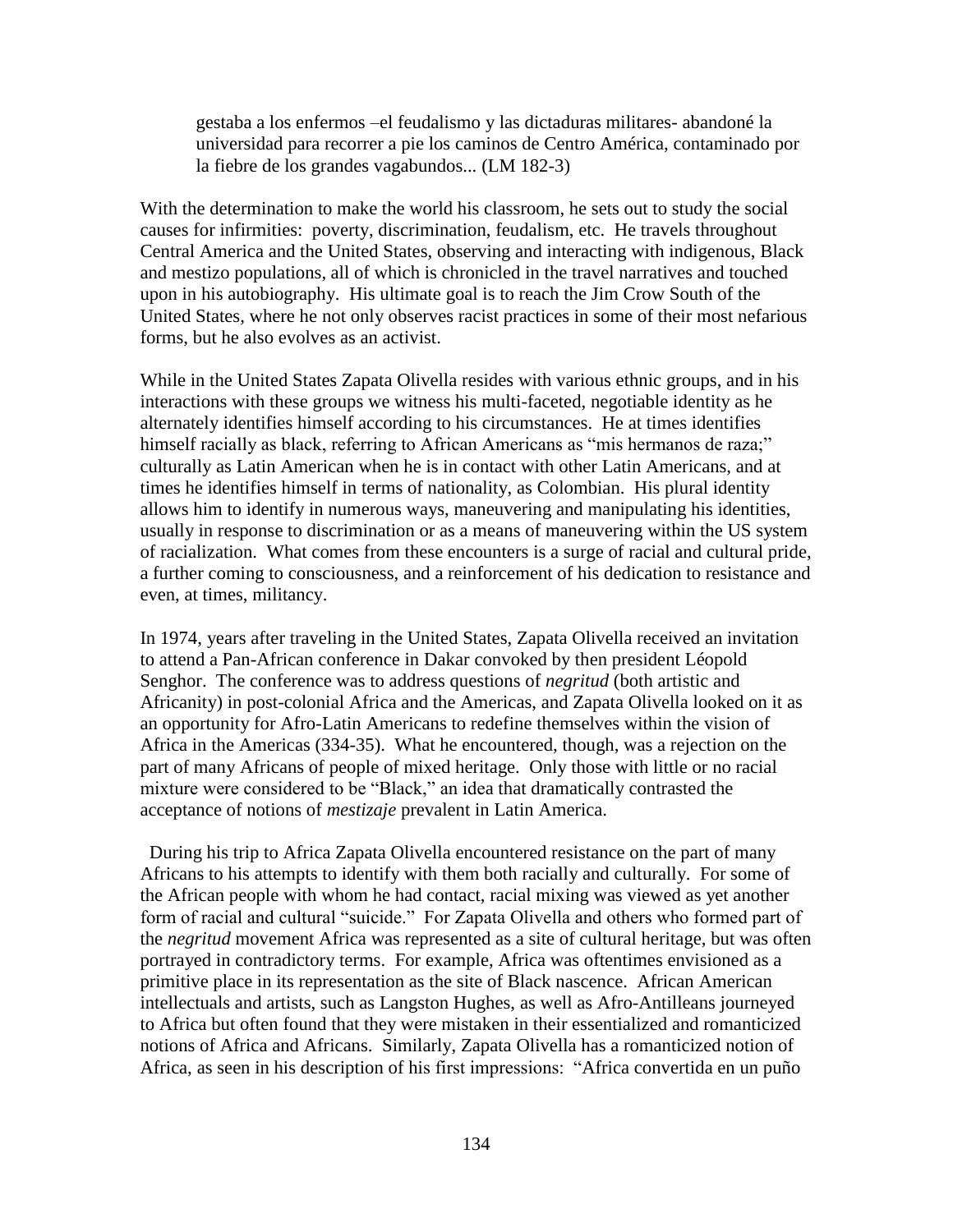fuerte golpeaba día y noche mi corazón como si fuera un viejo tambor, probado para resistir sus puños" (336).

Zapata Olivella's idealized vision of African unity, the idea that he will share an automatic solidarity with Africans, and of a shared cultural heritage is soon lost, due in great part to some of the African's refusal to look at people of mixed heritage as equally "African," and the polarized vision of race in terms of Black and white that he encounters among many of the Africans. Zapata Olivella finds himself very much a foreigner in Africa, rather than a "lost child" returning home. His experiences in Africa lead him to reevaluate his earlier conceptions of *negritud*, and he in turn embraces more fully his triethnic conception of *mestizaje*. We sense a certain anger or disgust in his remembrance of Africa, as he unhesitatingly reminds his reader of the colonial legacy within the African continent, something the Africans that he encountered were remiss to acknowledge. Hence, the rejection is mutual. Although he still feels solidarity with Africans, Zapata Olivella no longer looks to Africa as the answer to understanding and defining the racial and cultural heritage of Africans in the Americas:

La historia de los desmembramientos de Africa, escuchada en las múltiples lenguas que hablaban mis hermanos, reafirmó mi decisión de convocar en América… un escenario, una gran ágora de los negros de América cualesquiera que fuesen los idiomas colonizadores, donde tuvieran su lugar los hermanos de Africa y de todos aquellos continentes a donde se extendió y floreció su semilla…nos reunimos por vez primera en la historia de nuestros pueblos a debatir el problema de la cultura negra en las Américas con la mirada descolonizadora que nos hermanaba y unía. (340)

Instead he turns his eyes to Latin America to redefine itself within its post-colonial context. After his experiences in the US, and later in Africa, Zapata Olivella is better able to redefine his conceptions of *mestizaje* and Black identity, rejecting the idea of looking to Africa as the primary site of cultural heritage of the Diaspora. Zapata Olivella recognizes the link to Africa, but also acknowledges the need to look to the Americas as the new home of Afro-Americans and it is in the Americas where people of African descent have to (re)define themselves. In 1978, four years after the conference in Dakar, Zapata Olivella presided over a meeting of people of African descent in Cali, Colombia, the First Congress of Black Culture of the Americas. During this congress, as well as during a second, which took place in Panama City (1981), Zapata Olivella and other intellectuals, artists, cultural and political figures met to denounce racism and discriminatory practices that continue to exist in the Americas.

Zapata Olivella's journey is not simply a process of "discovering" a Black identity, but is rather an attempt to construct a new Colombian identity, based in great part on newly redefined conceptions of Blackness, racial pride, resistance and militancy. The plural identity that he employs in the United States as a means of resistance –where he is at once and alternately Colombian, Afro-Colombian and Latin American—also reflects his developing discourse of racialization, which he would later advocate in Colombia.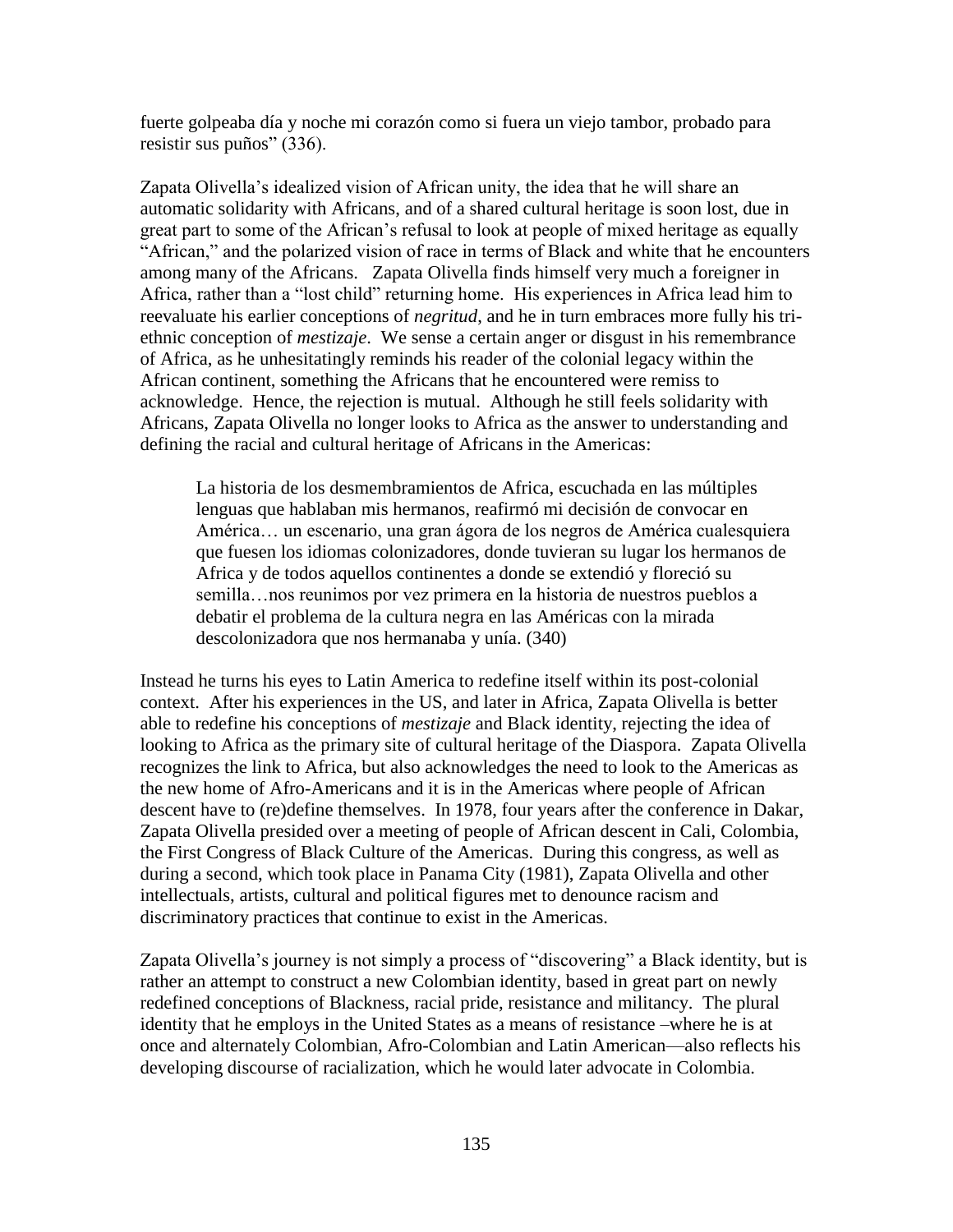Zapata Olivella's coming to consciousness, described in detail in his travel narratives, is perhaps best demonstrated in *¡Levántate mulato!,* which synthesizes his travels and subsequent negotiations of both his racial and political identities as he encounters other systems of racialization and conceptions of racial identity. His shift from idealizations of African and African American cultures to a deeper, more mature understanding of the politics of race that he later applies to a Latin American context demonstrates marked development in his evolution as an intellectual and activist. His travels to the United States and Africa contribute in great part to Zapata Olivella's revision of *mestizaje*. The United States did not answer all of his questions concerning racial identity, as Zapata Olivella discovered the polarized system of race to be too limiting to be translated to a Spanish American perspective. His trip to Africa, on the other hand, led to the debunking of the myth of the return "home" embraced by many *negritud* writers and Black intellectuals of the early to mid-twentieth century, such as Aimé Césaire. In Africa Zapata Olivella realizes that he is not in fact African, and that the pilgrimage to the "homeland" does not offer the solution in the quest to defining self. In the end, as described in his autobiography, Zapata Olivella discovers that there is no need to look outside of Latin America to establish one's identity.

Peoples of the African Diaspora find themselves at a unique moment in history with the ability to redefine Afro-Americans, culturally and politically, and Zapata Olivella adds an important voice to the process with his writings which reflect what he terms "the rebellious spirit of the ancestors" (341). Zapata Olivella contributes not only to the expanding list of Diaspora autobiography with *¡Levántate mulato!*, but his travel narratives, *Pasión vagabunda* and *He visto la noche* contribute to an often unrecognized Afro-American tradition of travel literature. He belongs to a tradition, not of exploration and conquest, but of the quest to relocate and redefine self as a subject rather than object or "Other;" and of engaging predominant racial discourses and attempting to redefine and valorize Blackness within the national image.

### **NOTES**

 $\overline{a}$ 

 $1$  It is important to note that Zapata Olivella clearly points out that practices of miscegenation were not based on love or affectionate relationships, but was a continual process of sexual violation by the Europeans against the indigenous peoples, and later Africans. This idea of violation is key to his call for mulattos and *mestizos* to move away from Eurocentric notions of *mestizaje* and to embrace their aboriginal and African heritages.

<sup>&</sup>lt;sup>2</sup> As Fanon states, "As long as the black man is among his own, he will have no occasion, except in minor internal conflicts, to experience his being through others… For not only must the black man be black; he must be black in relation to the white man… The black man has no ontological resistance in the eyes of the white man" (Fanon 110).

<sup>3</sup> See F. James Davis' *Who is Black? One Nation's Definition* for a history and summary of the use of terms for different racial groups in the Americas.

<sup>&</sup>lt;sup>4</sup> Peter Wade has written several important studies about Blacks and the notion of blackness in Colombia, including, *Black….* In which he writes about the continued privileging of whiteness through ideologies of *mestizaje*.